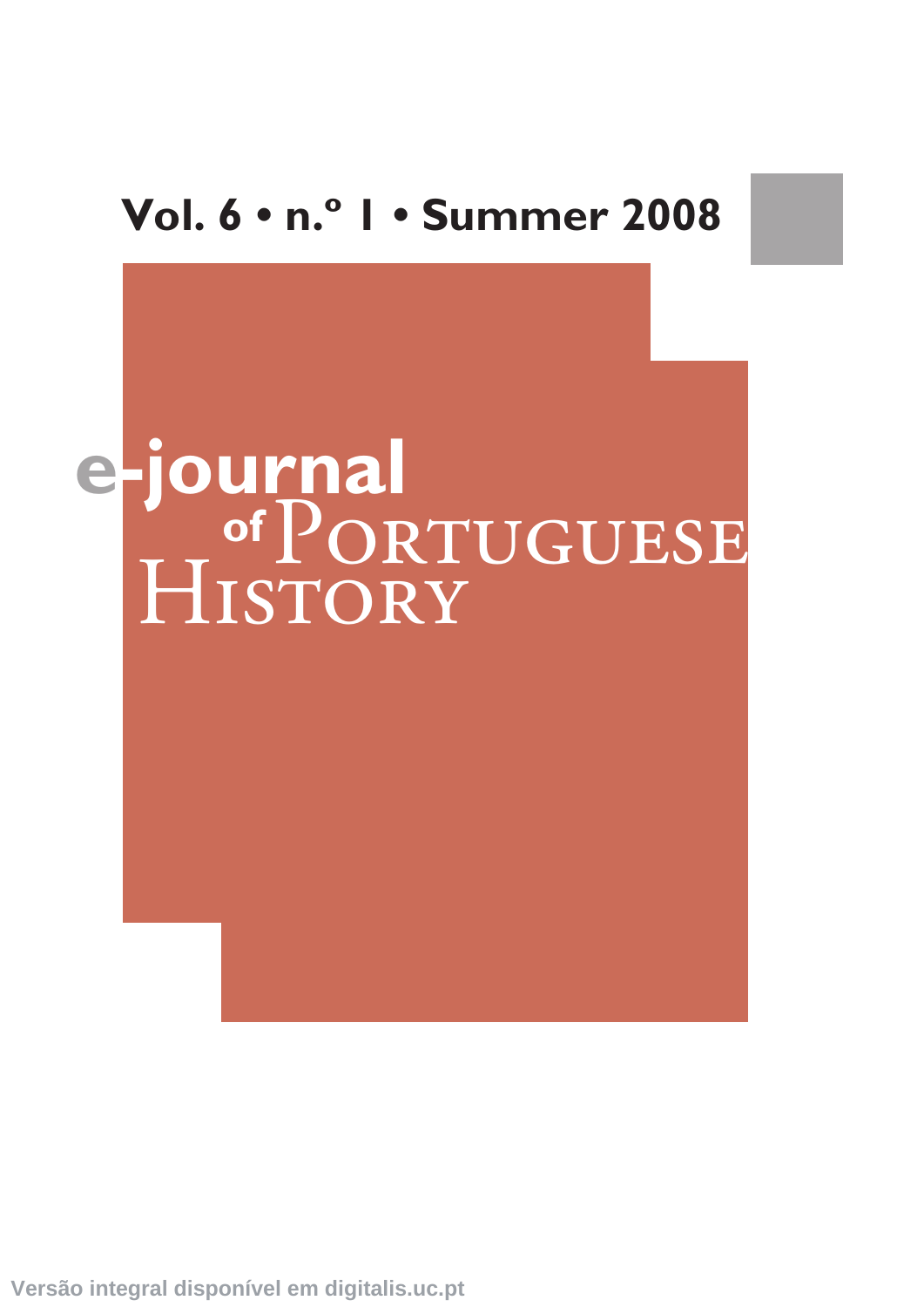# Brazilian Gold and the Lisbon Mint House (1720–1807)<sup>\*</sup>

*Rita Martins De Sousa* Gabinete de História Económica e Social Instituto Superior de Economia e Gestão Universidade Técnica de Lisboa martins@iseg.utl.pt

#### **Abstract**

The purpose of this article is to present the official registers of the arrival of Brazilian gold in Portugal, the *Livros dos Manifestos do 1% do ouro do Brasil*, which are part of a documentary database that exists at the Lisbon Mint House. Discussion of this source and the data provided by it can contribute towards a better historiographic understanding of the issues related to precious metals. The intention here is also to make a comparative analysis between the statistical series already available about the flow of gold across the Atlantic to Portugal and the data available about Spain, facilitating comparisons between the production of the official sources for gold and silver in the two countries. Contrary to what happened in the case of the *Casa de la Contratación*, which lost control over cargoes after 1668, the Portuguese legislation always afforded the Lisbon Mint House a relatively centralizing role in the receipt of gold remittances.

The first section of this article describes the institutional framework behind the source of the *Livros dos Manifestos*, making a comparison with Spain, which did not lose its relative homogeneity in spite of the changes introduced through legislative procedures. In the second section, a comparison is made between this official source and the results provided by other statistical series describing gold flows at that time.

The period under scrutiny is that between 1720 and 1807. The beginning of this time scale is explained by the centralization policy introduced in 1720 when a 1% tax first began to be levied on the value of the gold shipped to Lisbon. The *Livros dos Manifestos* ended in 1807, when gold ceased to be a source of tax revenue for the budgets of the Portuguese state.

# **Keywords**

Precious metals; Brazilian gold; Lisbon Mint House; *Casa de la Contratación*

#### *Resumo*

*Neste artigo apresenta-se os registos oficiais das chegadas de ouro a Portugal, Livros de Manifestos do 1% do ouro do Brasil, que fazem parte de um acervo documental existente na Casa da Moeda de Lisboa. A discussão da construção desta fonte, assim como os dados por esta disponibilizados contribuem para o aperfeiçoamento do conhecimento historiográfico das temáticas relacionadas com metais preciosos. Perspectiva-se uma análise comparativa com as séries até agora disponíveis sobre os fluxos de ouro que atravessaram o Atlântico. Este estudo comparado amplia-se, em termos do processo de construção de ambas as fontes oficiais, às séries da prata disponíveis para Espanha. Contrariamente ao ocorrido na Casa de la Contratación que perdeu o controlo dos fluxos de prata chegados a Sevilha depois de 1668, a legislação portuguesa conferiu sempre à Casa da Moeda de Lisboa um papel relativamente centralizador sobre os fluxos de ouro brasileiro.*

*Na primeira secção deste artigo apresenta-se o enquadramento institucional de produção dos Livros de Manifestos que, apesar de algumas alterações legislativas nunca perdeu a sua relativa homogeneidade. Na segunda secção confrontam-se os resultados sobre os fluxos de ouro obtidos através dos Livros de Manifestos com os apresentados em diversos estudos a partir de outras fontes.*

*Os limites temporais situam-se entre 1720 e 1807. O início do período explica-se pela política de centralização introduzida em 1720, quando a taxa de 1% passou a ser cobrada sobre o valor do ouro remetido para Lisboa. Os Livros de Manifestos finalizam em 1807 quando o ouro deixou de ser uma fonte de receita nos orçamentos do Estado Português.*

*e-JPH, Vol. 6, number 1, Summer 2008*